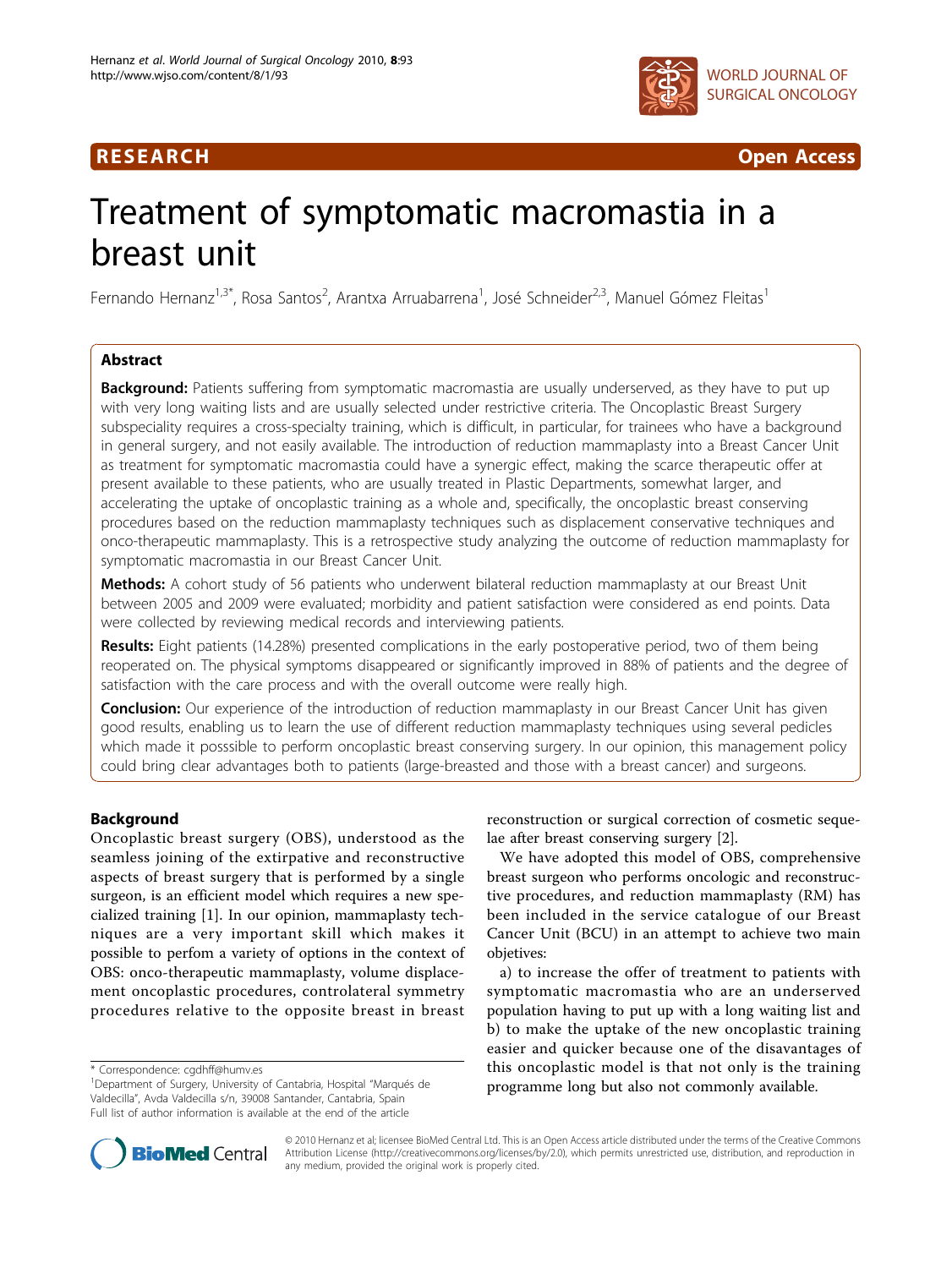The aim of this retrospective study is to analyze the outcome of RM for symptomatic macromastia in our BCU and comment upon two experiences using different types of mammaplasty in the context of OBS.

### Methods

A cohort of 56 patients suffering symptomatic macromastia, all of them satisfying at least one of the selection criteria: distance from the nipple to sternal notch longer than 33 cm, gigantomastia (the amount of breast tissue needed to be resected bigger than 1000 g per breast), specialist recommendation justified in traumatological or psychological problems, underwent bilateral RM at our BCU between 2005 and 2009. Demographic and perioperative data were collected (Table 1). Regardless of the type of pedicle used to lift the nipple areola complex (NAC) the perioperative management of these patients consists of certain common measures.

Smokers were strongly urged to give the habit up, and if they did not do so, they were clearly informed of the high risk of serious complications before being operated on. Patients were fully informed, and were required to

Table 1 Patient characteristics and operative data.

| <b>Number of Patients</b>                               | 56        |
|---------------------------------------------------------|-----------|
| Age, years                                              |           |
| Mean                                                    | 42        |
| Range                                                   | 29-67     |
| Risk Factors, (percentage)                              |           |
| Smoking habit                                           |           |
| Yes                                                     | 9(16)     |
| No                                                      | 47 (84)   |
| Co-Morbidity (Diabetes mellitus, arterial hypertension) |           |
| Yes                                                     | 7(12.5)   |
| No                                                      | 49 (87.5) |
| Body-mass index, Kg/m <sup>2</sup>                      |           |
| Mean                                                    | 30.56     |
| Range                                                   | 21-43.5   |
| N-SN distance, cm                                       |           |
| Mean                                                    | 33.85     |
| Range                                                   | 26-45     |
| Nipple elevation, cm                                    |           |
| Mean                                                    | 7         |
| Range                                                   | $7 - 19$  |
| Weight of gland resected per breast, g                  |           |
| Mean                                                    | 652.50    |
| Range                                                   | 95-2020   |
| Type of pedicle (percentage)                            |           |
| Superomedial                                            | 9(17)     |
| Inferior                                                | 3(5.3)    |
| Vertical bi-pedicle                                     | 41 (73)   |
| Free nipple graft                                       | 3(5.3)    |

Abreviation: N-SN, nipple-to-sternal notch

sign a specific informed consent form. This form includes some sketches, information on visible scar locations, text describing the main complications and where our general surgery specialty is explicity expressed; there also appear some photographs showing the average cosmetic outcome.

A mammogram before breast reduction is not obligatory, the main reason being that the waiting list is so long that mammograms will be unuseable if they were to be done at the time the patient is included on the list and then once surgery is planned there is only a short time available. Patients aged 50 and over had frequently had a screening mammogram carried out by the government programme for breast cancer detection within the preceding two years.

All surgical procedures were carried out under general anesthesia by a breast surgeon (Hernanz, F) and on an inpatients basis, the hospital stay was very short, onetwo days.

All patients had antibiotic (one preoperative intravenous dose of cephalosporine) and deep venous thrombosis prophylaxis, stocking and chemoprophylaxis being administered subcutaneously. No tumescent solution infiltration was used.

We used light suction drainages in all patients, two per breast, which were placed through the incisions and fixed with adhesive, so that they could be taken out by pulling down on them, usually on the second postoperative day, without the dressing bandage having to be removed or released. Breast incisions were topped with sterile adhesive plaster in the operating room, and these were removed in the clinic a week later. A soft bandage was put on, except for the few cases with NAC free graft, at the top of which a window was made to monitor NAC viability and to enable patients to carry out a circular massage every hour during the early postoperative days thus avoiding venous congestion of NAC. In the first clinic visit, a week after surgery, the bandage was removed and a nonwired support bra was put on, this having to be worn until the end of the second month. Intradermical sutures were taken out at the third week.

All breast reduction specimens were submitted for pathological assessment. Three months after surgery a mammogram was taken to serve as a baseline study with which to compare further studies.

Morbidity and patient satisfaction were evaluated as our endpoints.

Data were collected by reviewing medical records, and then, at least six months after surgery, 47 patients willing to be interviewed were interviewed by one of the authors (Santos, R). The inteview contains nine questions which are related with six subject areas: satisfaction with the breast, satisfaction with overall outcome,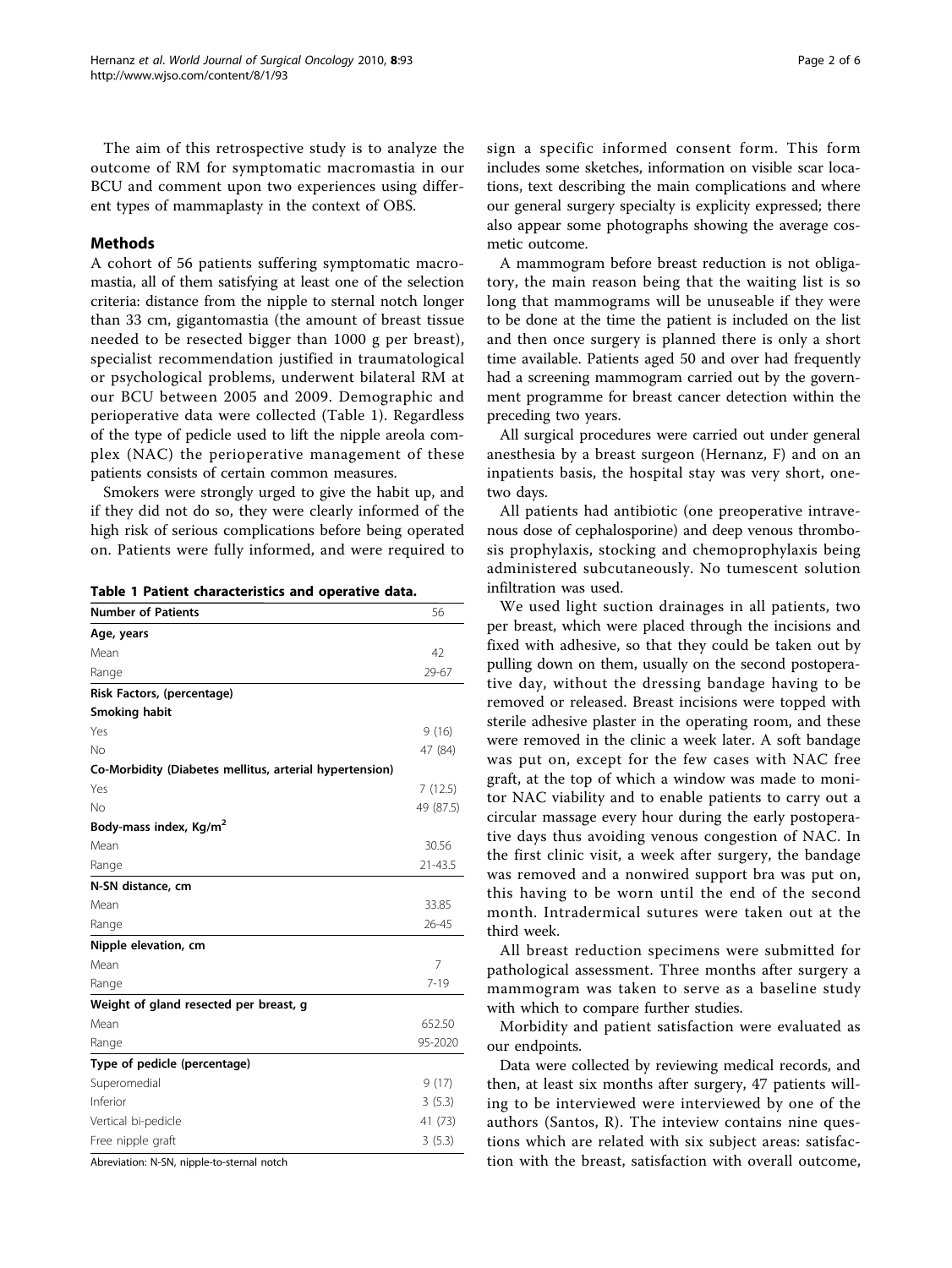psychosocial well-being, sexual well-being, physical wellbeing and satisfaction with the care process, these areas being considered the main issues of concern for breast surgery [[3\]](#page-5-0).

# Results

Eight patients (14.2%) presented complications in the early postoperative period, two of them being reoperated on for evacuation of a hematoma and an abcess. The remaining complications were: hematoma (3), Tjunction dehiscence (2), necrosis of the skin flaps (1). None had a total or partial necrosis of NAC. Thirty patients (64%) of those interviewed presented some change in nipple sensation, with a reduction of sensation in 16 (34%) and absence in 7 (14.8%). In the late postoperative period, four patients were diagnosed via mammograms as having a focus of fat necrosis and one epidermic cyst which was extirpated by local anesthesia. The result of the satisfaction survey is shown in Table 2.

# **Discussion**

Previous experiences in RM performed by general surgeons reported similar outcomes to plastic ones, the purposes that motivated these practices in the nineties being to provide surgical care to an underserved population and to increase the 'general surgeon's' range of skills [\[4-6\]](#page-5-0). These motives are very much in vogue at the moment, and what is more, they have been strengthened by the appearance of OBS.

Although RM has proved to be efficacious in reducing the symptoms and in improving the quality of life for patients with macromastia, and despite the effect of RM being comparable to other unquestionable surgical procedures such as hip and knee total joint replacement [[7\]](#page-5-0), the fact is that, in the private health sector, this procedure is only covered by the insurance companies with very restrictive conditions (most insurance carriers do not reimburse for this surgery when it involves less than a specific amount of breast tissue being resected), whereas, in our public health system, in which the conditions are less rigorous, the waiting lists are very long; it is clear, then, patients with symptomatic macromastia are underserved.

Over the last decade OBS has gradually spread all over the world [\[1](#page-5-0)] and has just been considered as the gold standard for breast conserving surgery[[8](#page-5-0)]; however, regardless of the oncoplastic model chosen (comprehensive breast surgeon or oncoplastic team), oncoplastic training is needed. Because of the barriers between specialities this cross-speciality training is difficult and is not easily accessible with the exception of the United Kingdom where an oncoplastic fellowship was created in 2002 [[9](#page-5-0)].

# Table 2 Satisfaction survey: data from 47 patients interviewed (themes and queries)

| Satisfaction with breast.                                                                        | <b>Number</b>  |
|--------------------------------------------------------------------------------------------------|----------------|
| Are you satisfied with the breast size?                                                          |                |
| No                                                                                               | $\mathfrak{D}$ |
| only a little                                                                                    | 1              |
| fairly                                                                                           | 5              |
| quite                                                                                            | 20             |
| yes                                                                                              | 19             |
| Are you satisfied with the appearance of the scars?                                              |                |
| Yes                                                                                              | 41             |
| No                                                                                               | 6              |
| Considering 1 as very bad and 10 as excellent, how do you<br>score the overall cosmetic outcome? |                |
| $1-4$ (bad)                                                                                      | 3              |
| 5-6 (fair)                                                                                       | 8              |
| 7-8 (good)                                                                                       | 11             |
| 9-10 (excellent)                                                                                 | 25             |

#### Satisfaction with overall outcome

Would you recommend it to anybody who is thinking about it?

| it?                                                                                                                  |               |
|----------------------------------------------------------------------------------------------------------------------|---------------|
| Yes                                                                                                                  | 100           |
| Nο                                                                                                                   | 0             |
| Psychosocial well-being                                                                                              |               |
| Have the psychological symptoms which you have been<br>suffering from disappeared?                                   |               |
| Nο                                                                                                                   | 20            |
| only a little                                                                                                        | 1             |
| fairly                                                                                                               | 2             |
| quite a lot                                                                                                          | 10            |
| yes                                                                                                                  | 14            |
| Sexual well-being                                                                                                    |               |
| Have your sexual relations improved?                                                                                 |               |
| Yes                                                                                                                  | 14            |
| Nο                                                                                                                   | 33            |
| Physical well-being                                                                                                  |               |
| Have the physical symptoms which you have been suffering<br>from disappeared?                                        |               |
| Nο                                                                                                                   | $\mathcal{P}$ |
| only a little                                                                                                        | 1             |
| fairly                                                                                                               | 2             |
| quite a lot                                                                                                          | 13            |
| yes                                                                                                                  | 29            |
| Satisfaction with the care process                                                                                   |               |
| Do you consider that you have received sufficiently complete<br>preoperative information about the surgical process? |               |
| Yes                                                                                                                  | 36            |
| Νo                                                                                                                   | 11            |
| Are you satisfied with the care provided?                                                                            |               |
| Yes                                                                                                                  | 46            |
| Νo                                                                                                                   | 1             |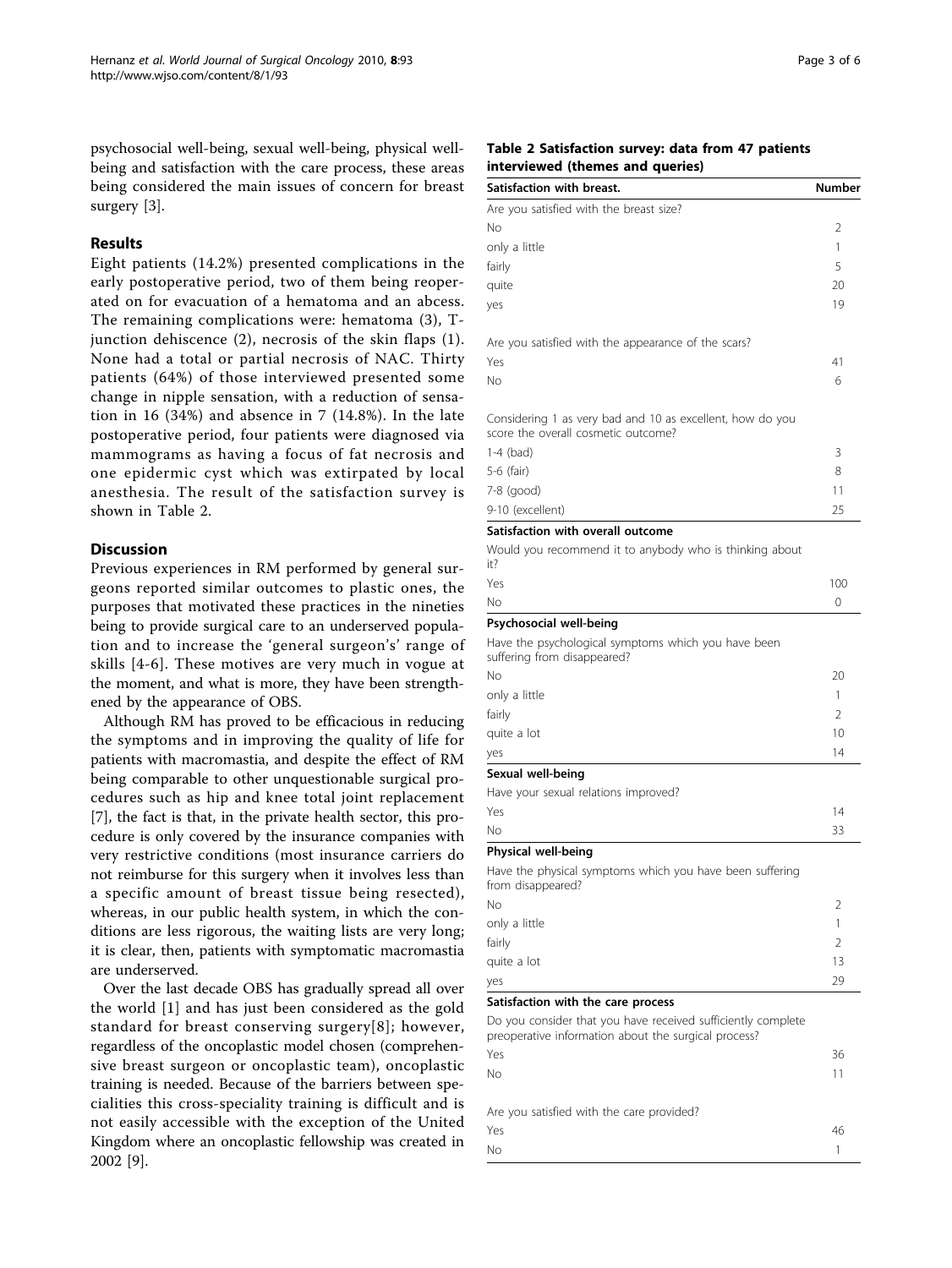The introduction of RM in the catalogue of a BCU for the treatment of patients with symptomatic macromastia (usually treated in Plastic Departments) could have a sinergic effect. By treating these patients in a BCU an underserved population is provided with a larger offer and the uptake of oncoplastic training, which in the end means an improvement in the quality of breast cancer surgery, is facilitated. Patients, whether large-breasted or with breast cancer, and surgeons both clearly benefit from this management organization.

We have introduced RM in our BCU with criteria for inclusion on the waiting list that must be satisfied. Two of these criteria, which are related with the nipple to sternal notch distance (> 33 cm) or with the weight of breast tissue which has to be removed  $(>1000 \text{ g per})$ breast), are arbitrary limits that do not take into consideration either a patient's height or weight or their symptoms or the deterioration in quality of life. We are fully aware that some patients who did not satisfy any of our selection criteria could clearly benefit from a RM.

36 (64.28%) patients were included in our waiting list complying the criteria related with the distance from the nipple to sternal notch being the most frequent criteria. In 10 patients the amount of breast tissue excised was equal or bigger than 1000 g but the patients included for this criteria were 15, the reason for this different it is that this criteria is an preoperative estimation based on the surgeon experience and it could be inaccurate; our experience with mathematical models which calculate this amount using several variables as IMC, distance from the nipple to the infra-mammary fold, etc, is that they overestimate it. Other 12 (20%) patients were included with inform from a specialist (orthopedic, rheumatologist, physiotherapist) who recommends the reduction mammaplasty as way to improve a concomitant pathology.

According to our results, the majority of patients were satisfied with the cosmetic outcome and their final breast size, only 3 patients considering the cosmetic results as bad and another 3 patients wishing the surgeon had carried out a larger resection. As might well be expected, the physical symptoms disappeared or significantly lessened in 88% of patients because our selection criteria imply that all selected patients had a symptomatic macromastia and in 34 of interviewed patients (72.34%) back pain was the main reason for being operated on.

Although the degree of satisfaction with the care process and with the overall outcome was high we are concerned about data showing that 23% of patients felt that they had not received appropriate information about the surgical procedure. In this type of surgery, we consider that information is an essential part of the overall process, so patients must be fully informed about the surgical procedure and its potential complications, which could be cause of serious cosmetic sequelae such as loss of the nipple areola. Taking in account this data the information process will be improved and we think it would be a good idea to arrange a visit the week before the surgery to focus on this point. At the same time a mammogram could be taken in women of 40 or over, providing us with a good opportunity to detect occult carcinomas because mammograms taken within one year preceding surgery are not an accurate detection test [[10\]](#page-5-0). We found neither occult carcinomas nor any significant pathologic findings in the breast tissue removed, although our series has an average age of 42 years and pathologic findings increase significantly in patients over 40.

We have used a variety of pedicles with the same incision pattern (T-inverted), the pedicle chosen depending on several variables such as projected nipple movement, risk of serious complications and patient/surgeon preferences; we have also taken into account the use of different technical options thinking wherever possible of their application in OCS because real versatility is needed to cope with the different situations that could arise [[11-13\]](#page-5-0).

Free nipple areola graft has been used in only three patients, who have a high risk of complications (high Body Mass Index (BMI), comorbidity and big resection is needed) and they had no interest in nipple sensitivity or breast feeding preservation (Figure 1). We think that knowledge and management of this technique is very

Figure 1 Patient with severe symptomatic macromastia. A 67year-old woman with gigantomastia, who was treated using an RM with free nipple areola graft because she had several complication risk factors such as BMI 39, arterial hipertension, diabetes and projected movement of the NAC longer than 15 cm and, in addition, she was not worried about nipple conservation. The amount of breast tissue resected weighed 3626 g. Appearance before and five months after breast reduction.

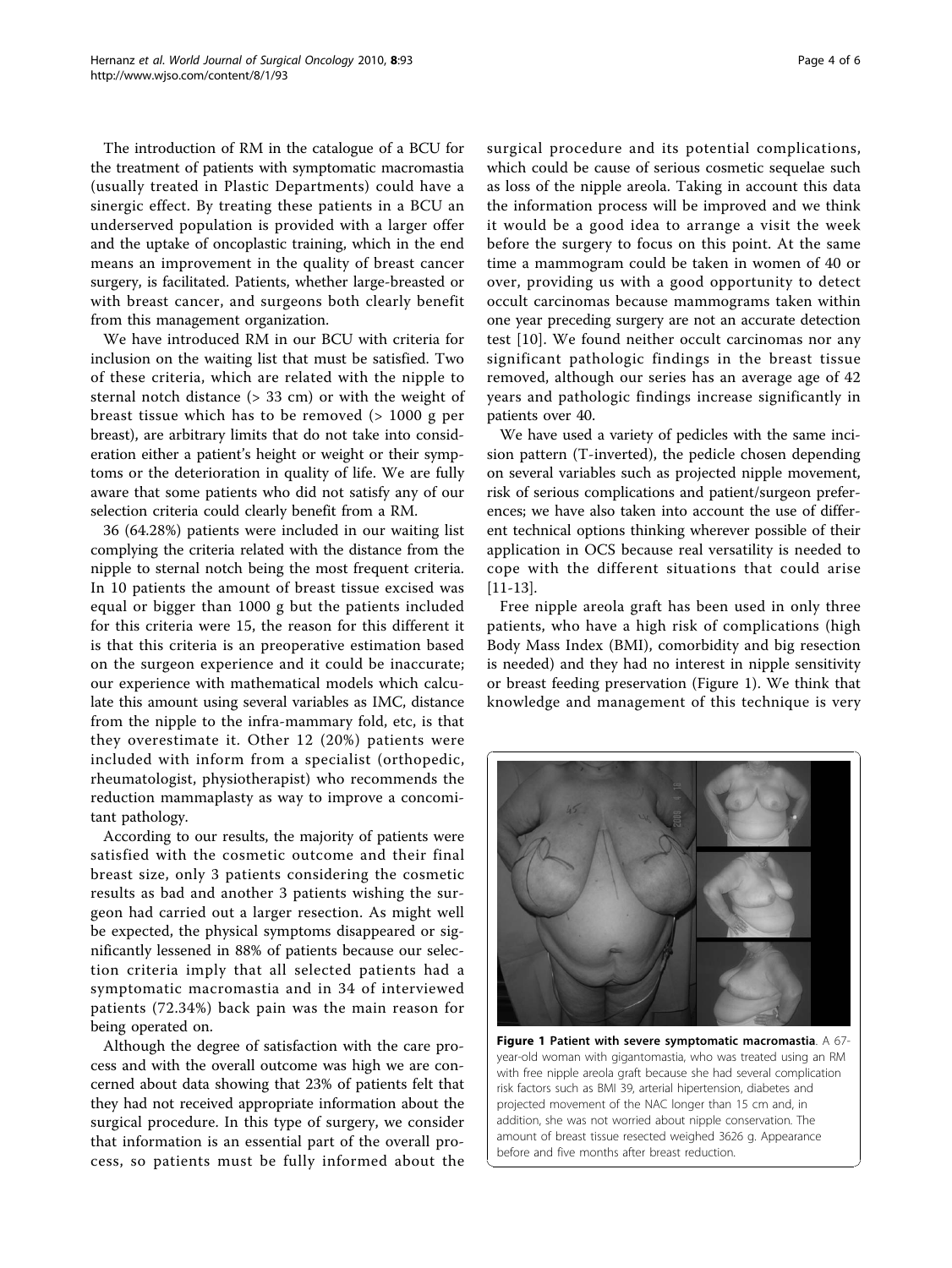useful in OBS for central quadrant tumors involving the nipple (Figure 2).

The inferior pedicle is easier and safer and in OBS can be used in tumors situated in all other quadrants of the breast [\[14](#page-5-0)], but as time passes it is frequently accompanied by pseudoptosis or bottoming.

Although excellent results can be produced with a variety of procedures the latest patients have been preferably treated using a superomedial pedicle to transport NAC and the inferior one used to make an inferior cone pole to achieve an appropriate breast projection; the good cosmetic outcomes and the safety and reliability for big resections [\[15](#page-5-0),[16\]](#page-5-0) are two important reasons which have led to this technique becoming our first choice.

Another reason for this statement is that the superomedial pedicle is used in the management of tumors situated in the upper outer quadrant, the most frequent location. It can also be used in other tumor locations such as in the patient shown in Figure 3, who had a small tumor located in the retro-inferior-areolar area of a large left breast. By using an onco-therapectic mammaplasty (Wise pattern incision with superomedial pedicle for traslating the NAC to an inferior one to improve the breast projection) the patient enjoyed certain advantages [\[17](#page-5-0)]: a wide tumor resection avoiding any cosmetic sequelae, a reduction in the size of her breasts offering a medium size left breast to the radiotherapist and relieving such symptoms as neck pain and, finally, an improvement in her body-image thanks to the good cosmetic outcome.

Figure 3 Oncoplastic breast conserving surgery. Breast cancer and macromastia treated using a mammaplasty technique. A 58-year-old woman with large breasts who presented with an invasive small ductal carcinoma of 7 mm. in the inferior retroareolar

area of the left breast diagnosed by screening programme. She was treated using an onco-therapeutic mammaplasty with a T-inverted pattern incision and a superomedial pedicle to transpose the NAC to 6 cm up and the inferior one to increase the inferior pole breast projection. Above. Preoperative view. We used a wire for tumor location. Sentinel lymph node biopsy was carried out resulting negative. On the left side, above, mammogram with a wire inserted in the tumor. On the left side, below, the x-ray test of the surgical specimen of a really wide resection weighing 175 g. can be seen. Below. Appearance at five weeks postoperatively with a good cosmetic outcome before adjuvant radiotherapy. It can be seen that there are shoulder bra strap groovings and that the left breast is intentionally slightly bigger than the right one because the effect of radiotheraphy would equalize them.



Figure 2 Oncoplastic breast conserving surgery. Central tumor treated using a mammaplasty technique. A 52-year-old woman who presented with an invasive ductal carcinoma situated in the retro-areolar area of the left breast with a complete response after neoadjuvant chemotherapy was treated by oncoplastic conserving surgery using an onco-therapeutic mammaplasty (central cuadrantectomy and reshaping). Below left. Nipple areola complex reconstructed using a free graft from the skin of the right breast. Appearance before and one month after surgery.

Nevertheless, the possible disadvantages that this management policy could bring to the BCU should also be discussed. The main one it is that RM is a time-consuming procedure. In this series of patients the average operating time was 200 minutes but what should be taken in account is that, to begin with, it takes longer and the operating time varies much more because it all depends on surgical skill level [[18](#page-5-0)], so the majority of cases are performed as an isolated procedure; for that reason our offer is limited to about 20 patients per year. This number might be enough to improve oncoplastic training but it is clearly insufficient for the demand from large-breasted patients.

# Conclusion

Our experience of introducing RM in our BCU has given good results with low morbidity and a high degree of patient satisfaction. In our opinion, this synergic management policy increases the scarce therapeutic offer available to these patients and has led to a faster uptake of oncoplastic training, bringing clear advantages